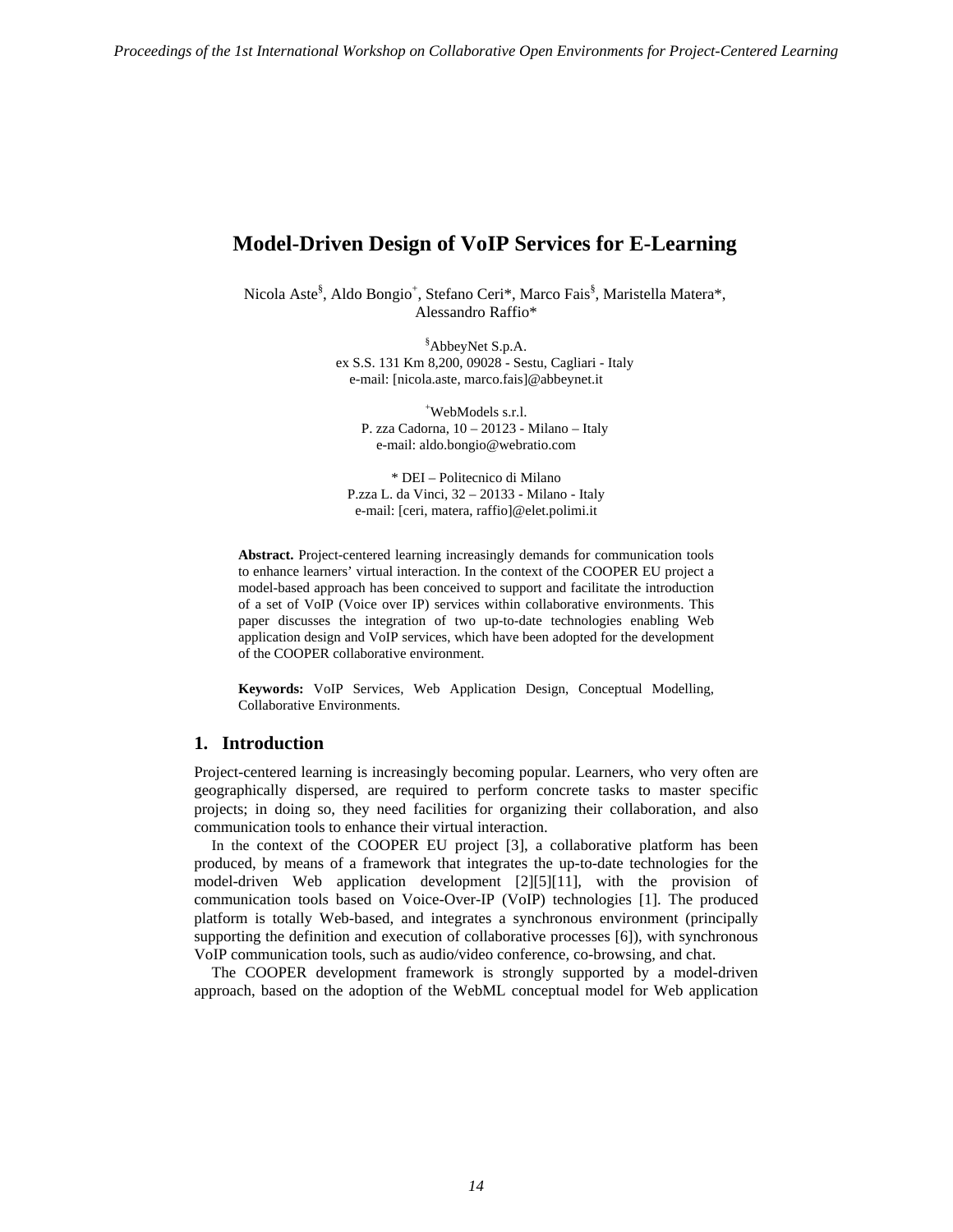design [5] and of its accompanying CASE tool WebRatio [2][11]. This paper illustrates the extensions of the WebML model-driven development with primitives for the invocation of VoIP services, specifically conceived for the COOPER project. In particular, Section 2 describes the COOPER platform. Section 3-5 illustrate the main ingredients characterizing the adopted technologies for the model-driven development of Web application and for VoIP communication, and also discuss their integration. Section 6 then presents an example showing the extended WebML model at work for the design of VoIP services. Section 7 finally draws our conclusions.

## **2. The COOPER Platform**

The COOPER platform aims to support team-based, project-centered learning processes, where learners belonging to distributed teams are asked to work on projects and to cooperate to produce some results. The platform is specifically intended to support team members' collaboration and coordination. It therefore integrates technologies for collaborative and flexible processes [6], knowledge sharing and recommendation [4], also supporting pedagogical scenarios and assessment [9].

The distribution of team members using the platform also requires support for the effective communication. A prominent feature of the COOPER platform is therefore the adoption of a set of interactive tools for synchronous communication, which enable the on-the-fly creation of environments for doing synchronous online activities, such as:

- **-** *Moderated One-to-Many Audio/Video Conferencing*, which allows the users to talk and "see" either the conference moderator or other participants. The moderator owns a "token", i.e. it decides either who talks or transmits his own image.
- **-** *Chat*, which allows conference participants to exchange messages in a chat.
- **-** *Application sharing*, which allows conference participants to share applications, also the entire desktop or a remote server.
- **-** *Co-browsing*: the moderator can bring the participants into a synchronous Web guided tour: the Web pages chosen by the moderator are shown on the PCs of the participants.
- **-** Synchronous interaction is also complemented by additional features, such as *tokens*  (token passing is equivalent to "raising hands" in presence environments), *voting mechanisms* and *polls*.

In order to cope with the previous requirements, the development of the COOPER's platform is based on the use of advanced methods and technologies provided by the two SMEs involved in the COOPER project:

- **-** *VoIP technologies,* provided by Abbeynet (www.abbeynet.com), are integrated within the platform to invoke synchronous communication services.
- **-** *Model-driven technologies*, provided by Web Models (www.webratio.com) and based on the WebML modelling language [5] and the WebRatio CASE tool [2][11],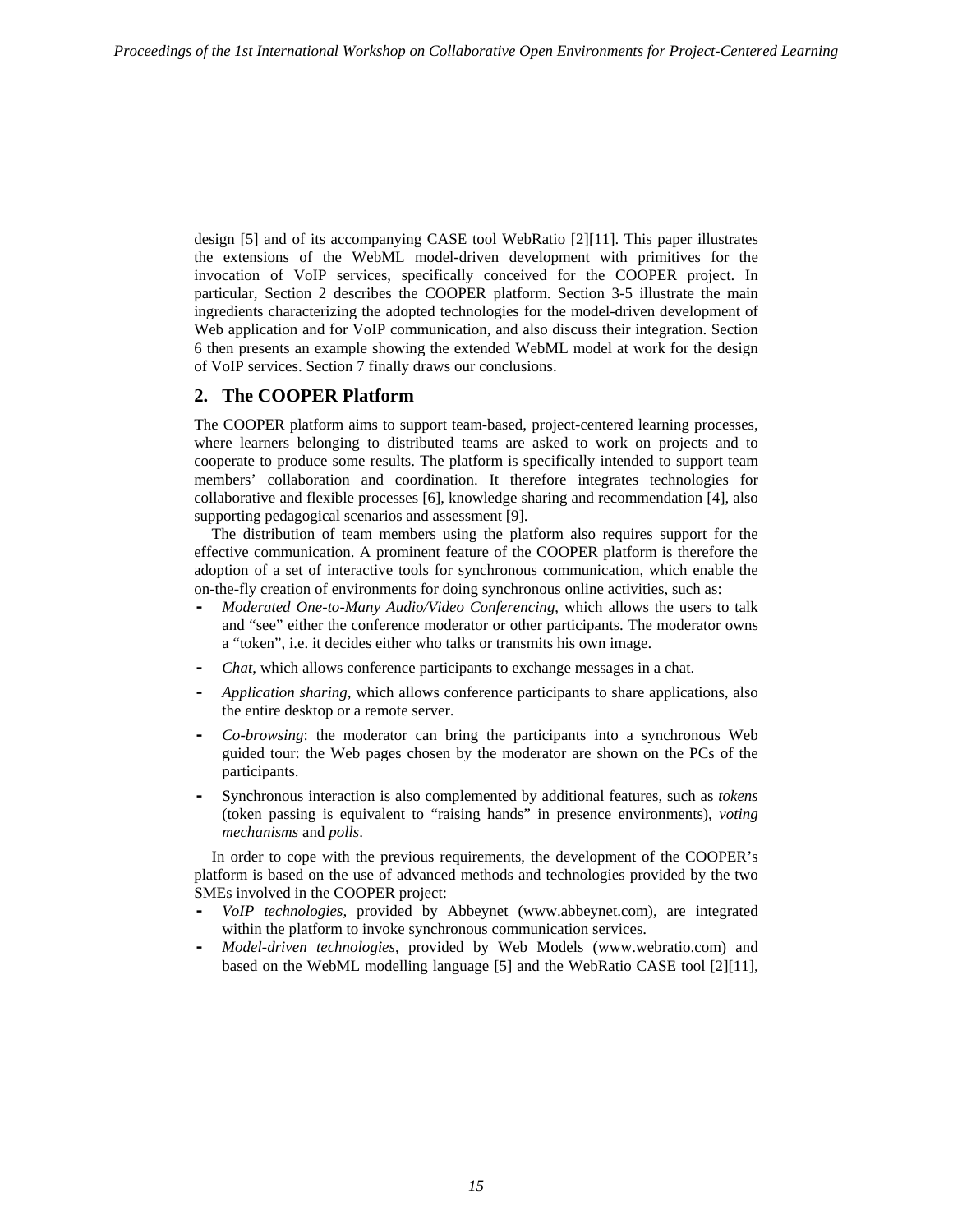support the ease of design and development of the Web-based collaborative environment, also allowing the integration of the Abbeynet VoIP services. The following sections will focus on the integration of such two technologies.

# **3. Overview of the Abbeynet VoIP Technologies**

The background technology provided by Abbeynet is a customizable platform, *X-VOW (active X Voice Over Web)* [1], which provides communication services that are pervasively integrated into a Web-based environment. As represented in Figure 1, such services allow a complete communication, binding three communication channels easily and efficiently: PC connected to Internet, traditional telephony (PSTN) and Web sites.



**Figure 1. VoIP Communication Platform** 

The main characteristics of X-VOW, which are most relevant to the development of the COOPER platform, are:

- **-** Supporting all kinds of phone calls (PC to PC, PC to Phone, Phone to PC);
- **-** Supporting chats and all forms of interpersonal communications;
- **-** Supporting video conferencing;
- **-** Supporting co-browsing of documents.

Additional features concern the support of classical communication platforms (call logging, address translation, user identification through aliases, outgoing call barring, detailed record of all calls, directory services and Web Personal Address Books).

X-VOW is based on a hosted model, with server farms offering any communication facility: therefore, third party applications willing to integrate the X-VOW services are not required to deal with maintenance, updates, release issues and the other common concerns that normally arise on a managed-mode provisioning.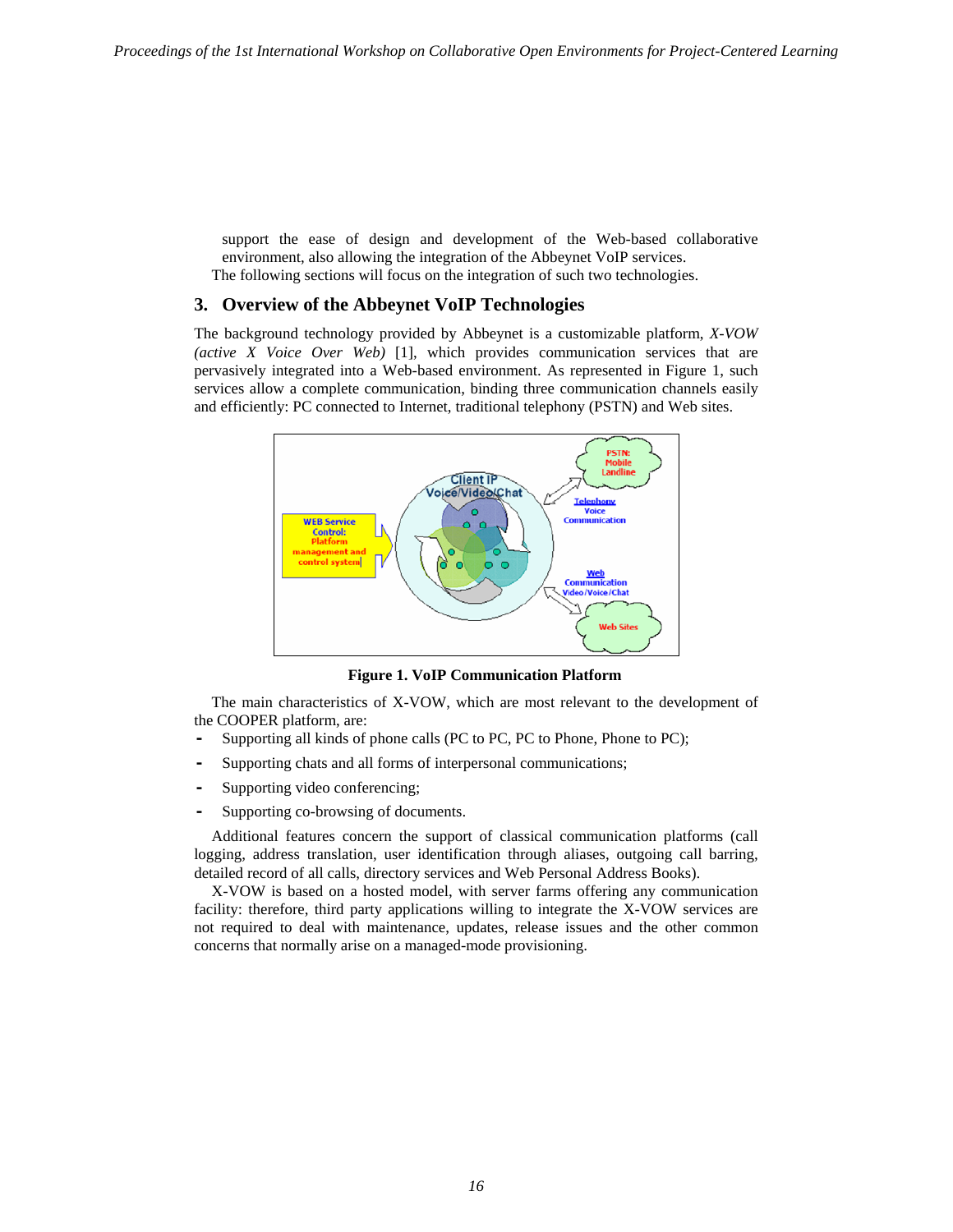

**Figure 2. The component-block schema of X-VOW.** 

Figure 2 illustrates the schema of X-VOW, composed of three different layers:

- **-** The lower layer is made of basic platform components, not directly accessible to developers: they identify the main components that are needed to deploy an enterprise VoIP application.
- **-** The middle layer provides full control of all the platform components, via two set of APIs and Web Services. Interactions with this layer require dealing with SIP and VOI related technical issues. On the other hand, it is at this level that the most creative applications can be composed.
- The highest layer finally allows developers, with low skills on VOI, to deploy a fully functioning Web application, by means of a Web-based software development kit.

Such a layered, component-based model has the advantage of allowing the developer to move gradually to the deeper (and more customizable) layer, by activating only a few of the underlying APIs functionalities. As illustrated in Figure 3, according to such a model, if the need of an external Web application is to invoke VoIP services, without requiring any kind of service personalization, then the designer just needs to enrich some Web pages with some JavaScript code. Such a code instantiates an ActiveX SIP client that enables the connection to the X-VOW server, thus establishing the audio/video calls through the SIP protocol [1].



**Figure 3. Interfacing an external Web application with the X-VOW services.**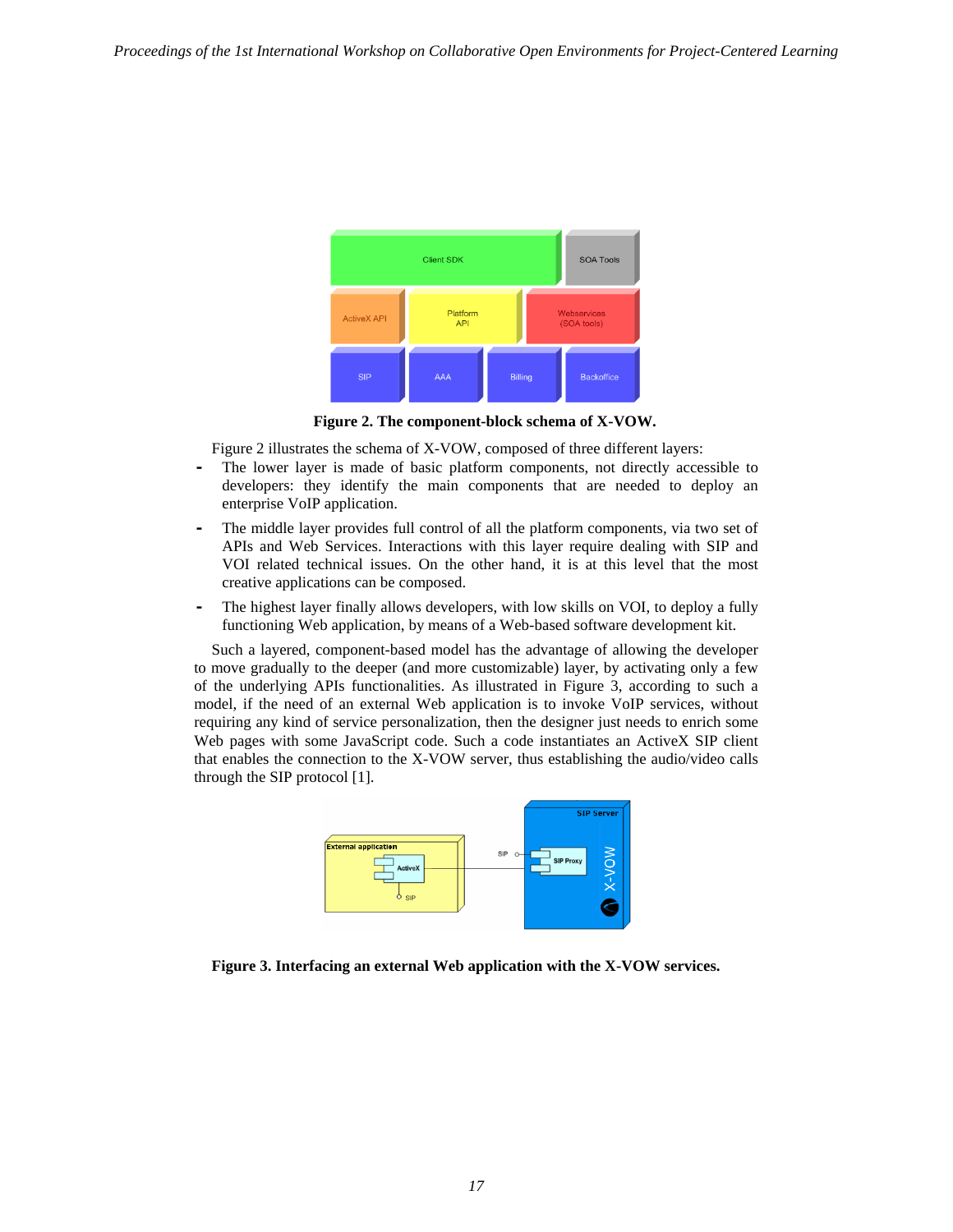# **4. Overview of WebML and WebRatio**

WebML [5] is a conceptual model for Web application design, providing graphical, yet formal, specifications, embodied in a complete development process assisted by tools for visual design and automatic code generation. The main objectives of the WebML development process are:

- **-** Expressing the structure of a Web application with a high-level description, which can be used for querying, evolution, and maintenance;
- **-** Separating the information content (*data layer*) from its composition into pages, navigation, and presentation (*hypertext layer*), which can be defined and evolved independently;
- **-** Storing the meta-information collected during the design process within an XML repository, which can be used during the lifetime of the application for dynamically generating Web pages;
- **-** Enabling the specification of data manipulation operations for updating the site content or interacting with arbitrary external services.

The key aspect of WebML is the capability of defining hypertext diagrams consisting of *pages*, *content units*, and *operation units*, linked to form a specification of the required content publishing or management functions.

The data and hypertext design have been implemented in WebRatio [2][11], a commercial CASE tool for designing data-centric applications using WebML. As showed in Figure 4, the architecture of WebRatio consists of two layers:

- **-** A *design layer*, providing functions for the visual editing of specifications;
- **-** A *runtime layer*, implementing the basic services for executing WebML units on top of a standard Web application framework.

A third module (called *EasyStyler Presentation Designer*) then offers functionality for defining the presentation style of the application, allowing the designer to create XSL style sheets from XHTML mockups, associate XSL styles with WebML pages, and organize page layout, by arranging the relative position of content units in each page.

The design layer is connected to the runtime layer by the WebRatio *code generator*, which exploits XSL transformations to translate the XML specifications visually edited in the design layer into application code executable within the runtime layer, built on top of the J2EE and Struts platforms. In particular, a set of XSL translators produce a set of *dynamic page templates* and *unit descriptors*, which enable the execution of the application in the runtime layer. A dynamic page template (e.g., a JSP file) expresses the content and mark-up of a page in the mark-up language of choice (e.g., in HTML, WML, etc.). A unit descriptor is an XML file that expresses the dependencies of a WebML unit from the data layer (e.g., the name of the database and the code of the SQL query computing the population of the unit).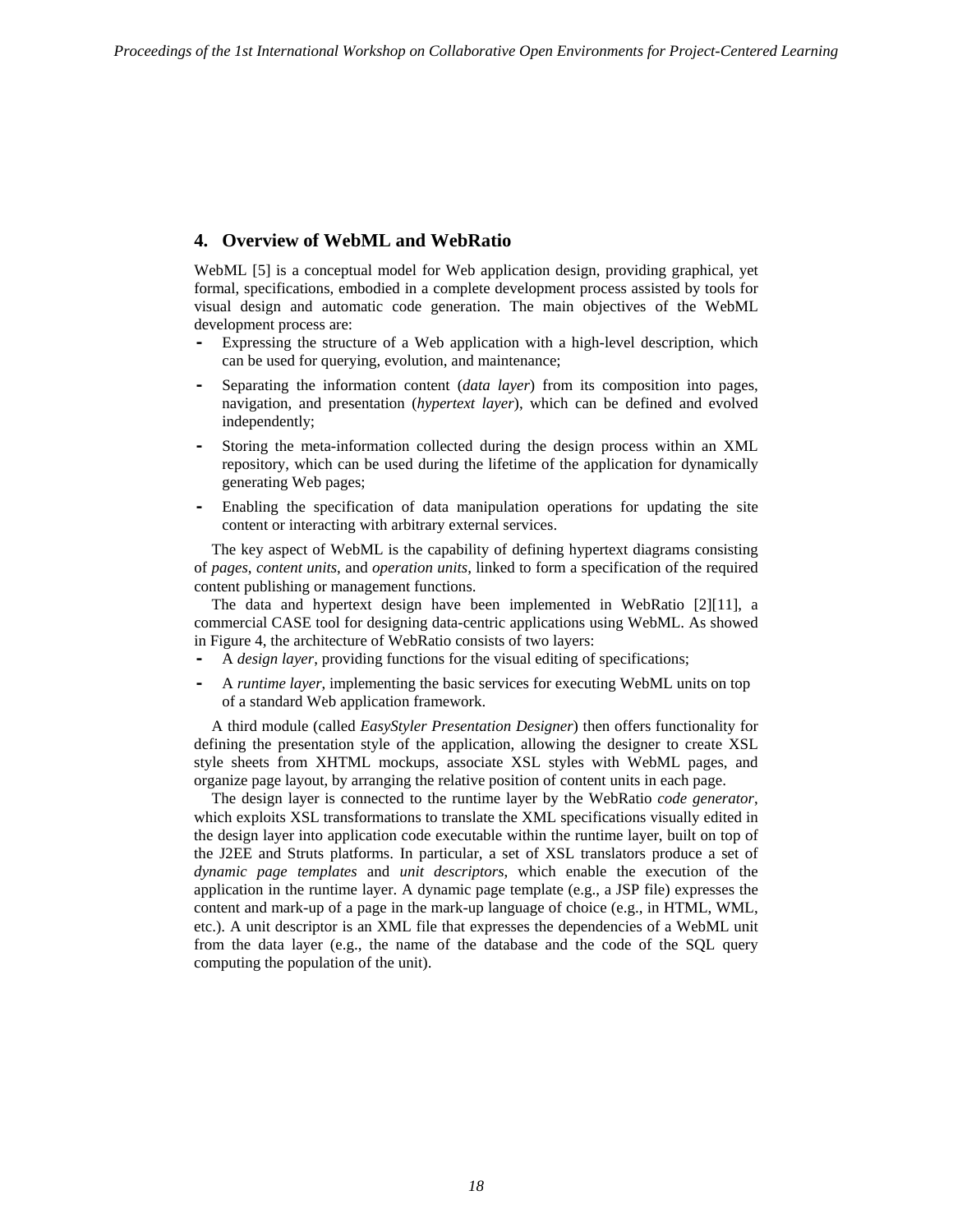

**Figure 4. Overview of the WebRatio Architecture.** 

WebML and WebRatio are built on very few, highly composable concepts, which can be used to assemble complex hypertext applications for publishing or updating content. However, the core units provided in WebML may not be sufficient for covering the entire spectrum of application requirements. To this purpose, WebRatio include the notion of *custom units* (also called *plugin units*).

A custom unit is a content unit or an operation unit defined by the developer, and not pre-defined by the WebML language. It is both similar and different with respect to the standard WebML units:

- Like standard units, it is possible to use a custom unit in a hypertext diagram, link it to other units, with input or output links transporting some parameters, and define the unit's properties.
- **-** Unlike a standard unit, a custom unit has a behaviour that is completely defined by the unit designer.

## **5. Technology Integration**

The integration of the X-VOW services in WebML-based applications required the introduction of new WebML custom units, to represent the invocation of such services within Web pages. It also required reorganising the Abbeynet platform by means of components for synchronous communication that can be independently integrated with the COOPER environment. As better explained in Section 6, such components (represented in a WebML schema by the new custom units) are in fact able to produce parameters (as any other WebML unit), so as to be easily exploited within a WebML conceptual schema.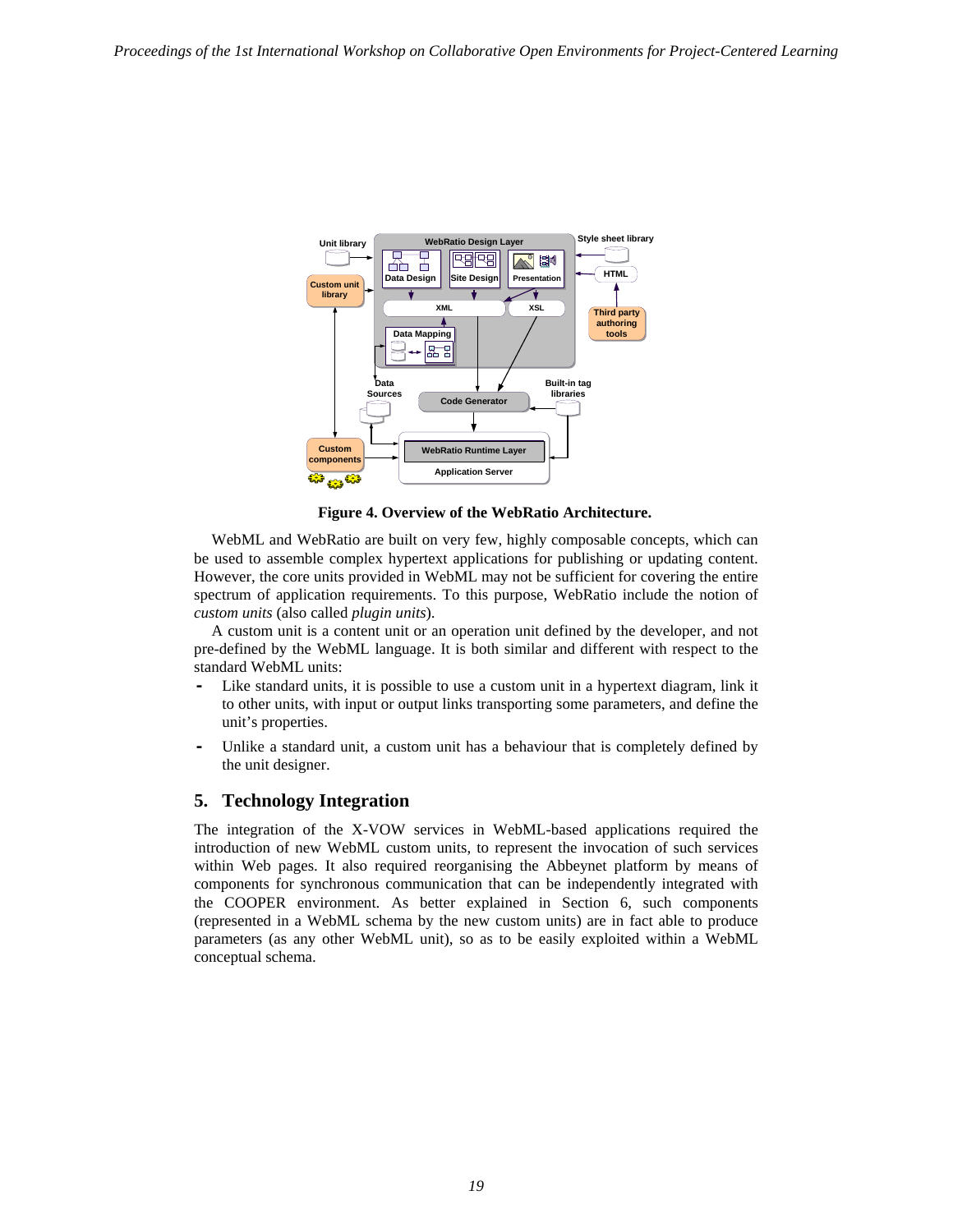

**Figure 5. Run-time architecture of a VoIP enabled application generated by WebRatio.** 

The integration also required the extension of the WebRatio code generation techniques, to produce pages embedding the JavaScript code needed to download at client-side the X-VOW Active X controlling the VoIP service and managing all the occurring events. The COOPER version of WebRatio therefore includes new XSL transformations1, which allow enriching the Web pages where the audio-video service must be invoked with such JavaScript code.

Figure 5 depicts the run-time architecture of a typical application generated with WebRatio, enhanced with the VoIP services of the X-VOW platform. The architecture leverages the MVC2 (Model-View-Controller) model, where each JSP template is a *View* component, which generates the rendition of a page in HTML, on the basis of the content computed through *page actions* and *page services*. The former are instances of Java classes, able to extract the input from the HTTP request of a page and call the corresponding page service, passing to it the required parameters. The page service is a business function, which computes the page and updates the objects that represent the state of the application in the *Model*. The binding among user's HTTP requests, page

 $1$  The WebRatio techniques for automatic code generation make extensively use of XSLT technologies to transform the XML-based representation of the conceptual schemas into JSP page templates.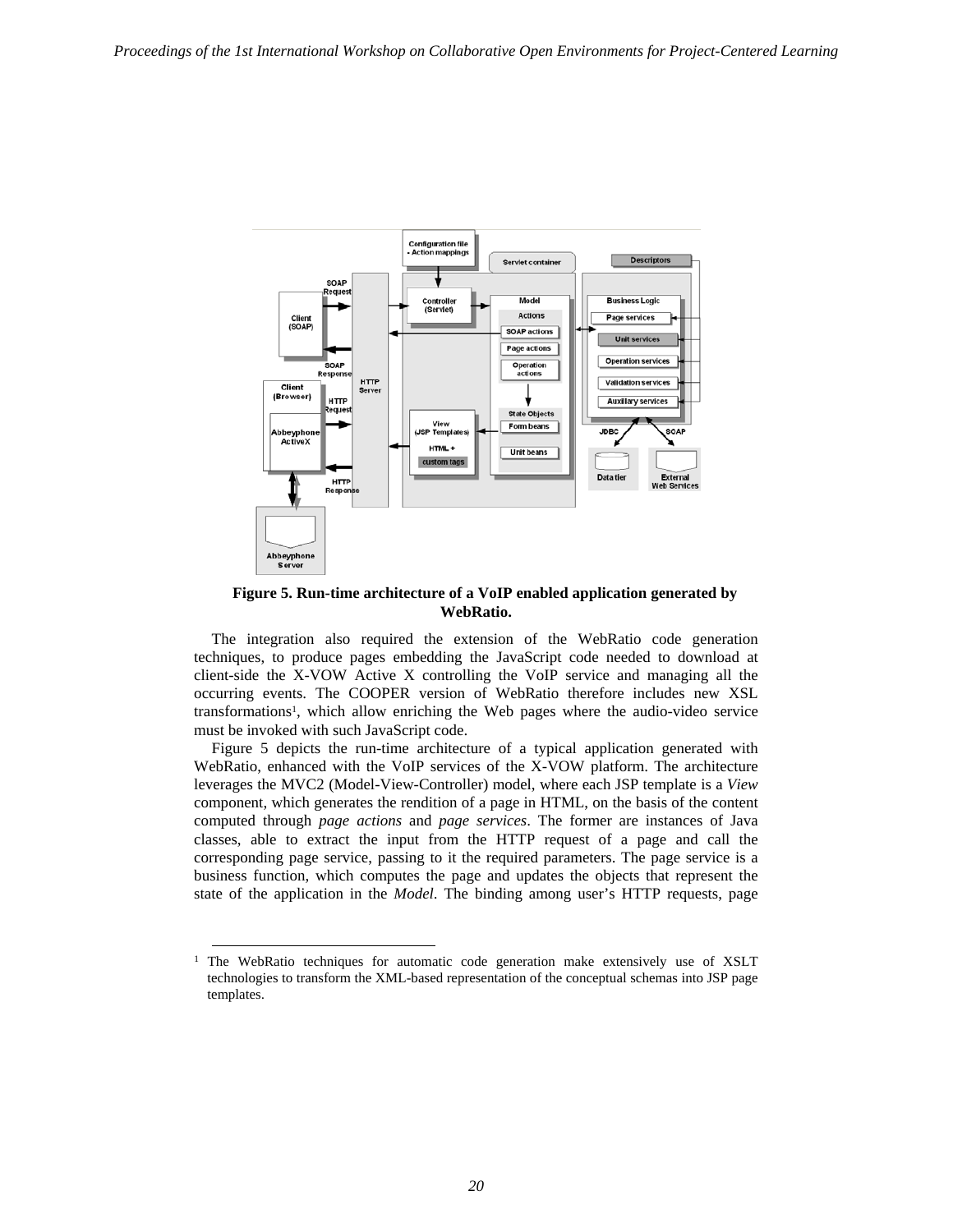actions and page views is obtained through an action mapping, declared in a configuration file implementing the *Controller*.

Figure 5 clearly shows that the VoIP component directly interfaces the client browser with the X-VOW server, thus providing a loosely coupled integration scheme. This is achieved by means of the X-VOW ActiveX that at execution time is downloaded every time a VoIP service is invoked by a Web page.

## **6. VoIP Service Specification**

In order to integrate VoIP services, two new WebML custom units have been defined: **-** The *Push&Speak Unit*, specifying the X-VOW service for audio/video calls.

**-** The *Conference Unit*, specifying an audio-video conference that also integrates application sharing capability, a chat and a vote system.

The two units are characterized by a set of parameters that they can accept in input (see for example Table 1), which allow managing user identification. They may also produce output parameters. For example, Table 2 reports the parameters produced by the Conference unit, which can be used to log conference events.

| <b>Current Alias</b> | The X-VOW alias of the user entering the conference. Usually, it is the user logged in |
|----------------------|----------------------------------------------------------------------------------------|
|                      | the site-view where the unit is placed.                                                |
| <b>First Names</b>   | An array of strings storing the first name of the allowed participants.                |
| <b>Last Names</b>    | An array of strings storing the last name of the allowed participants.                 |
| <b>X-VOW Aliases</b> | An array of strings storing the Abbeyphone aliases of the allowed participants.        |

**Table 1. Input parameters accepted by the Conference Unit**

| <b>User Alias</b>    | The X-VOW alias of the user generating the event.              |
|----------------------|----------------------------------------------------------------|
| <b>Event Type</b>    | The type of generated event. Possible values are: START, END,  |
|                      | STARTSPEAK, ENDSPEAK, VOTE and CHAT.                           |
| <b>Event Details</b> | A brief description of the occurred event.                     |
| <b>Timestamp</b>     | The timestamp of the occurred event (yyyy-MM-dd hh:mm:ss.SSS). |

Figure 6(a) depicts the WebML-based specification of a Web page supporting the use of the conferencing service. The *Conference* page is accessed after selecting a conference room in a previous page, as represented by the link entering the page and reaching the *SelectedConference* unit*.* This unit represents the data of the conference room, which are then sent in input to the *ConferenceCall* unit, which is in charge of managing the service invocation. This unit has another input link, which transports some parameters for users' identification, represented and computed through the *UsersData* unit. The link exiting the *ConferenceCall* unit then exposes parameters representing the conference events. As represented by the operation unit *CreateLog*, such events are logged by storing them within the application data source.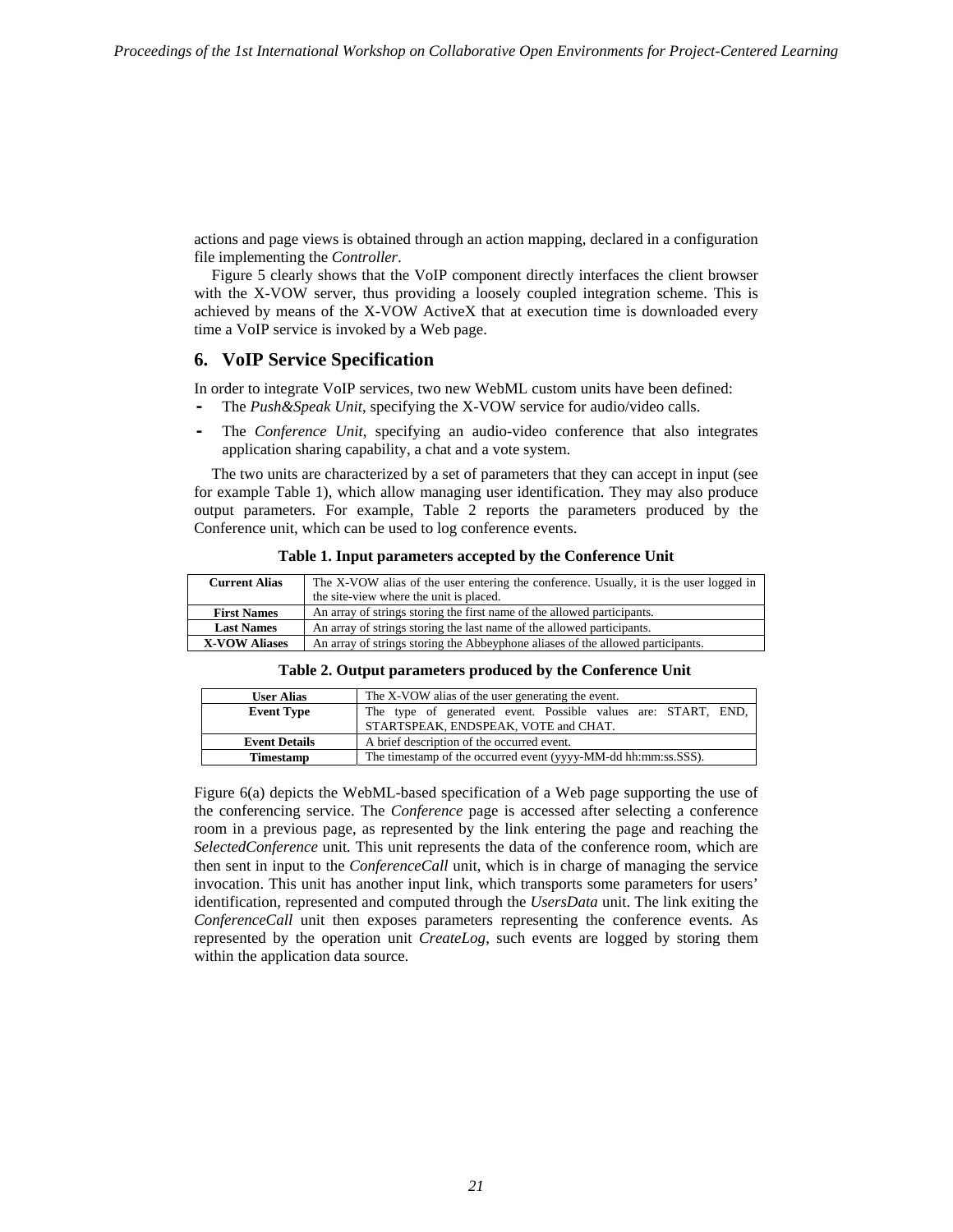

**Figure 6. The WebML specification of a page invoking the Conference service (a) and its HTML rendition (b).** 

Figure 6(b) then shows the HTML page rendition<sup>2</sup>: the users' data, specified by the unit *UserData*, are visualized by the index placed at the left side of the page. The central panel then shows the set of commands to control the conferencing services, as provided by the X-VOW ActiveX control.

# **7. Conclusions**

Modeling is an essential tool in the development of complex software. In recent times models have gained importance becoming de-facto development artifacts that replace traditional code writing. In this paper, we have discussed the use of models in the development of collaborative environments that integrate VoIP services. In particular, we have shown the tight integration of a conceptual model for the design of synchronous Web applications with synchronous tools enabled by state-of-the-art VoIP technologies.

<sup>&</sup>lt;sup>2</sup> The page design recalls some other popular conferencing services, such as those provided by flashmeeting (www.flashmeeting.com).